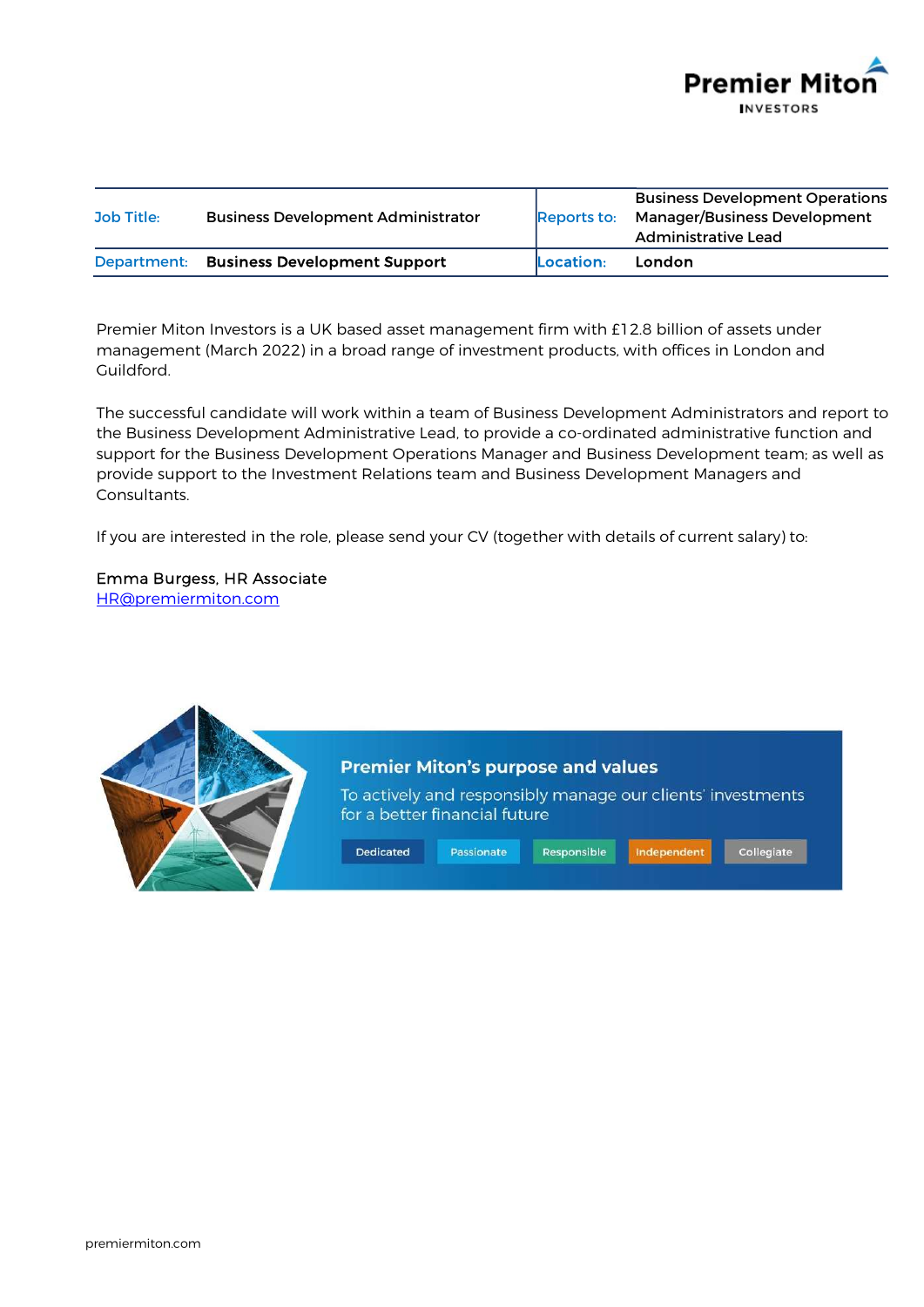

| <b>Principal Responsibilities / Deliverables</b>    |                                                                                                                                                                                                                                                                                                                                                                                                                                                                                                                                                                                                                                                                                                                                                                                                                                                                                                                                                                                                                                                                                        |
|-----------------------------------------------------|----------------------------------------------------------------------------------------------------------------------------------------------------------------------------------------------------------------------------------------------------------------------------------------------------------------------------------------------------------------------------------------------------------------------------------------------------------------------------------------------------------------------------------------------------------------------------------------------------------------------------------------------------------------------------------------------------------------------------------------------------------------------------------------------------------------------------------------------------------------------------------------------------------------------------------------------------------------------------------------------------------------------------------------------------------------------------------------|
| <b>Responsibility</b>                               | <b>Associated Tasks / Deliverables</b>                                                                                                                                                                                                                                                                                                                                                                                                                                                                                                                                                                                                                                                                                                                                                                                                                                                                                                                                                                                                                                                 |
| <b>CRM System</b>                                   | Update CRM system (Salesforce) with Business Development Manager /<br>Consultants' Voicenotes and follow through on the agreed action points,<br>such as sending post-meeting emails.<br>Monitor Voicenotes and send reminder emails to ensure they are<br>completed within deadlines.<br>Update the CRM system with event attendee details from Salesforce<br>campaigns within agreed timescales.<br>Monitor the Salesforce Inbox & maintain CRM system as required.<br>$\bullet$<br>Processing Connect registration forms on Salesforce<br>Any other ad-hoc CRM requirements as and when required                                                                                                                                                                                                                                                                                                                                                                                                                                                                                    |
| Reports / Analysis /<br><b>Information Requests</b> | Use Financial Express Analytics to create performance, risk information<br>and comparative information against key competitors on the range of<br>Premier Miton funds.<br>Deal with ad hoc fund / product information requests received from<br>$\bullet$<br>IFA's, Wealth Managers and retail clients;<br>Assist in collating and distribution of Business Development meeting<br>٠<br>actions.<br>Co-ordinate Private Client report requests.<br>Produce weekly KPI, availability, proposal, winners and losers, new<br>opportunity reports.                                                                                                                                                                                                                                                                                                                                                                                                                                                                                                                                         |
| <b>Support Business</b><br><b>Development Team</b>  | Processing meeting follow-ups for the Business Development Managers;<br>Collate all weekly and bi-annual Business development call planners<br>Assist Business Development Managers and Marketing with mailshots;<br>Liaise with meeting venues for Business Development Manager events.<br>$\bullet$<br>Process and log all Non-disclosure agreements.<br>Monitor team outlook inboxes.<br>Process Business Development team expenses via relevant systems.<br>$\bullet$<br>Manage and update campaigns via Salesforce end to end.<br>Produce CPD certificates post events.<br>Co-ordinate meetings schedules and appointment requests from<br>Business Development team for fund manager attendance.<br>Manage travel and accommodation arrangements and itineraries for<br>۰<br>Business Development Team as and when required.<br>Process all non-monetary benefit forms as and when required.<br>Prepare presentation and marketing material as and when required.<br>Provide general support and any other ad hoc requirements to the<br>Business Development Team, as required. |
| <b>Conduct</b>                                      | Act with integrity.<br>$\bullet$<br>Act with due care, skill and diligence.<br>Be open and co-operative with the FCA.<br>Pay due regard to the interests of customers and treat them fairly.<br>Observe proper standards of market conduct.<br>۰                                                                                                                                                                                                                                                                                                                                                                                                                                                                                                                                                                                                                                                                                                                                                                                                                                       |
| <b>Other</b>                                        | Attend internal meetings, as required;<br>$\bullet$<br>Assist the Business Development Director, UK Business Development<br>۰<br>Manager and Business Development Operations Manager with Projects,<br>as required.                                                                                                                                                                                                                                                                                                                                                                                                                                                                                                                                                                                                                                                                                                                                                                                                                                                                    |